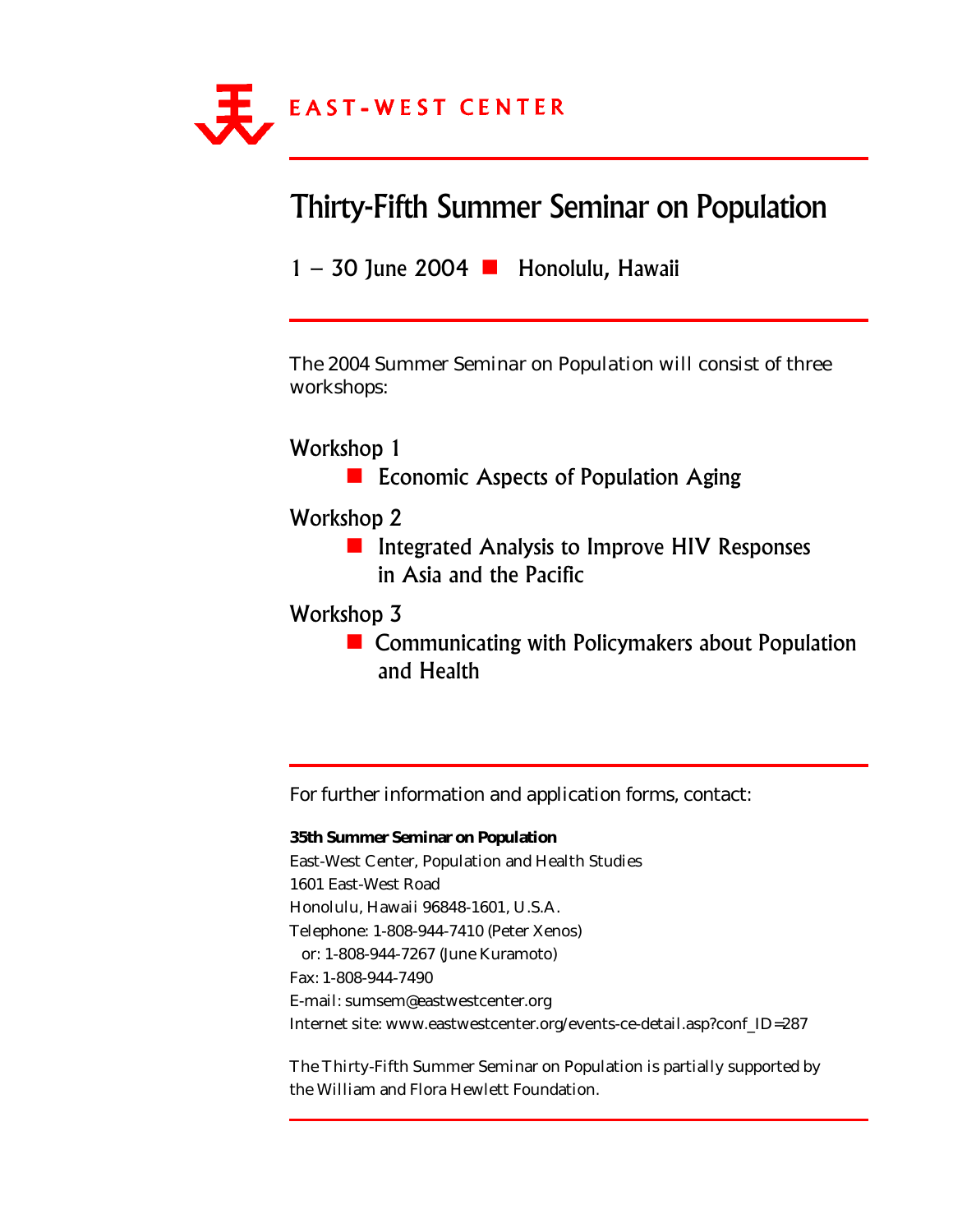# Workshop One: Economic Aspects of Population Aging

EV and the world are experiencing major changes in the age structure of their populations. In some countries, rapid growth in working-age populations may be leading to accelerated economic growth. age structure of their populations. In some countries, rapid growth in working-age populations may be leading to accelerated economic growth. In other countries, population aging has become a source of concern because of the implications for public-pension and health-care expenditures. The needs of expanding elderly populations may compete for public and family resources with the needs of other population groups, such as the needs of the young for education.

The East-West Center and the Center for Economic Development and Aging (CEDA) at the University of California at Berkeley have recently initiated an international project to improve understanding of the implications of demographic change for public and family support systems, generational equity, macroeconomic performance, and public policy. Understanding the economic and policy implications of demographic change requires improved methods and more comprehensive data. Such data can be used: to document relevant economic and demographic trends; to compare countries with different institutional and cultural settings; to analyze the inter-relationships between aging, income, consumption, transfers, inequality, and economic growth; and to evaluate public policies designed to meet the challenges that lie ahead.

For this purpose, an accounting system/database has been developed called National Transfer Accounts (NTA), which is complementary to and consistent with National Income and Product Accounts. The database consists of demographic and economic data classified by age. The economic data include earning, consumption, saving, public and private transfers, taxes, and other macroeconomic series.

The NTA system encompasses both public and private sectors and, hence, can be used to analyze changes in public transfers, familial transfers, and the interaction between the two. This is an important advance for Asian and Pacific countries because of the central role played by family support systems.

The database is being constructed with sufficient historical depth to allow analysis of the inter-relationships between population aging, macroeconomic performance, and public policy in individual countries. Because it is both comprehensive and well defined, the data system will also facilitate international comparative work. Projection methods allow the evaluation of the long-term viability and the economic implications of public policy and programs.

The NTA system is used to address three types of issue in the context of changing population age structures: the determinants of inter-generational transfers and generational differences in income and wealth; the effect of transfers on saving, wealth, and other macroeconomic variables; and the implications of policy reform for generational equity and economic performance.

This workshop will introduce participants to current approaches to analyzing the inter-relationships between population, economics, and public policy, such as generational accounts. Sessions will cover the methodology for constructing and using the NTA database. Participants will learn about the use of projection methods to undertake long-term evaluation of public policies. They will be en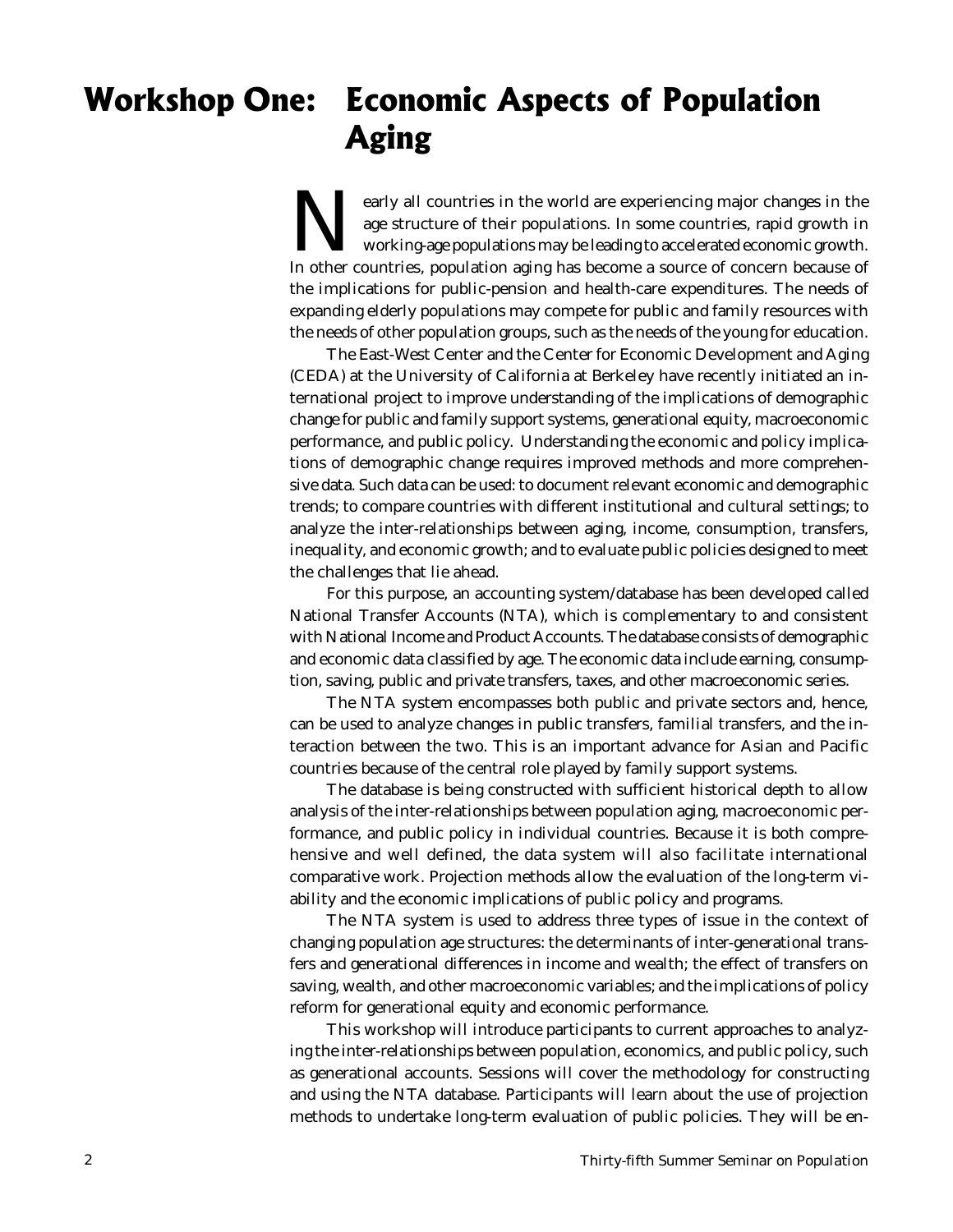couraged to bring their own data to use in the workshop exercises.

The workshop is offered as part of a project being implemented by an international team from the U.S., Europe, Latin America, and Asia. Currently, the system of accounts is being developed and applied to seven economies—the United States, France, Brazil, Chile, Japan, Taiwan, and Indonesia. The workshop will be valuable to participants who are interested in these countries. It will also be useful to those who wish to extend the effort to their own countries.

### **E** Workshop Objectives

Participants in the workshop will be introduced to new methods for analyzing the macroeconomic and public-policy implications of population aging. Those who attend will:

- Enhance their understanding of the implications of population aging for economic growth, income inequality, and other dimensions of macroeconomic performance
- Master new methods for analyzing the long-term viability of public-pension, health-care, education, and other programs influenced by demographic trends
- Learn and develop new approaches for analyzing inter–generational transfers
- Explore alternative institutional approaches to meeting the economic, health, and other needs of the elderly
- Contribute to a cooperative, international effort to improve the quality of data and the methods used to analyze the connections between population, public policy, and macroeconomic performance

### **U** Who Should Attend?

Researchers and policy analysts working for universities, research institutes, and government agencies would find the workshop most valuable. Individuals are particularly encouraged to apply who are interested in continuing participation in an international effort to improve the quality of data and research on the macroeconomic and policy implications of population aging.

### ■ Coordinators/Resource Persons

**Andrew Mason** (Ph.D. University of Michigan) is Professor and former Chair of Economics at the University of Hawaii at Manoa and Senior Fellow and former Director of Population and Health Studies at the East-West Center. His most recent books are: *Sharing the wealth: Demographic change and economic transfers between generations,* coedited with Georges Tapinos and published by Oxford University Press; and *Population growth and economic development in East Asia: Challenges met, opportunities seized*, published by Stanford University Press*.*

Dr. Mason's research focuses on the inter-relationships between long-term demographic, social, and economic trends, emphasizing countries of East and Southeast Asia. He has served on advisory committees and as a consultant to the World Bank, the Asian Development Bank, the U.S. National Academy of Sciences, the U.S. Agency for International Development, and the United Nations. He was a Visiting Professor at the Institut d'Etudes de Politique de Paris in 1998 and a Visiting Scholar at the Massachusetts Institute of Technology in 1983–84.

**Ronald D. Lee** (Ph.D. Harvard University) is the Jordan Professor of Demography and Economics and Director of the Center on the Economics and Demography of Aging at the University of California at Berkeley. He has taught demography and economics at U.C. Berkeley for the past 25 years and taught economics at the University of Michigan for eight years. Professor Lee is a member of the National Academy of Sciences, a Corresponding Member of the British Academy, and has received the Mindel Shepps Award and the Taeuber Award from the Population Association of America. His research interests are in aging and the economic demography of intergenerational transfers; methods for forecasting mortality and population and their fiscal consequences, particularly from a probabilistic viewpoint; and the evolutionary theory of the life course.

**Sang-Hyop Lee** (Ph.D. Michigan State University) is Assistant Professor of Economics at the University of Hawaii at Manoa and Adjunct Fellow in Population and Health Studies at the East-West Center. His research interests encompass human resources, labor economics, population economics, and applied econometrics. Dr. Lee has worked with Andrew Mason to examine key linkages between demographic change, development, and inequality. His current research focuses on the inter-relationships between aging, labor-force dynamics, and economic development. Most recently, he has published journal articles in *Industrial Relations, Labour Economics*, and *Demographic Research*.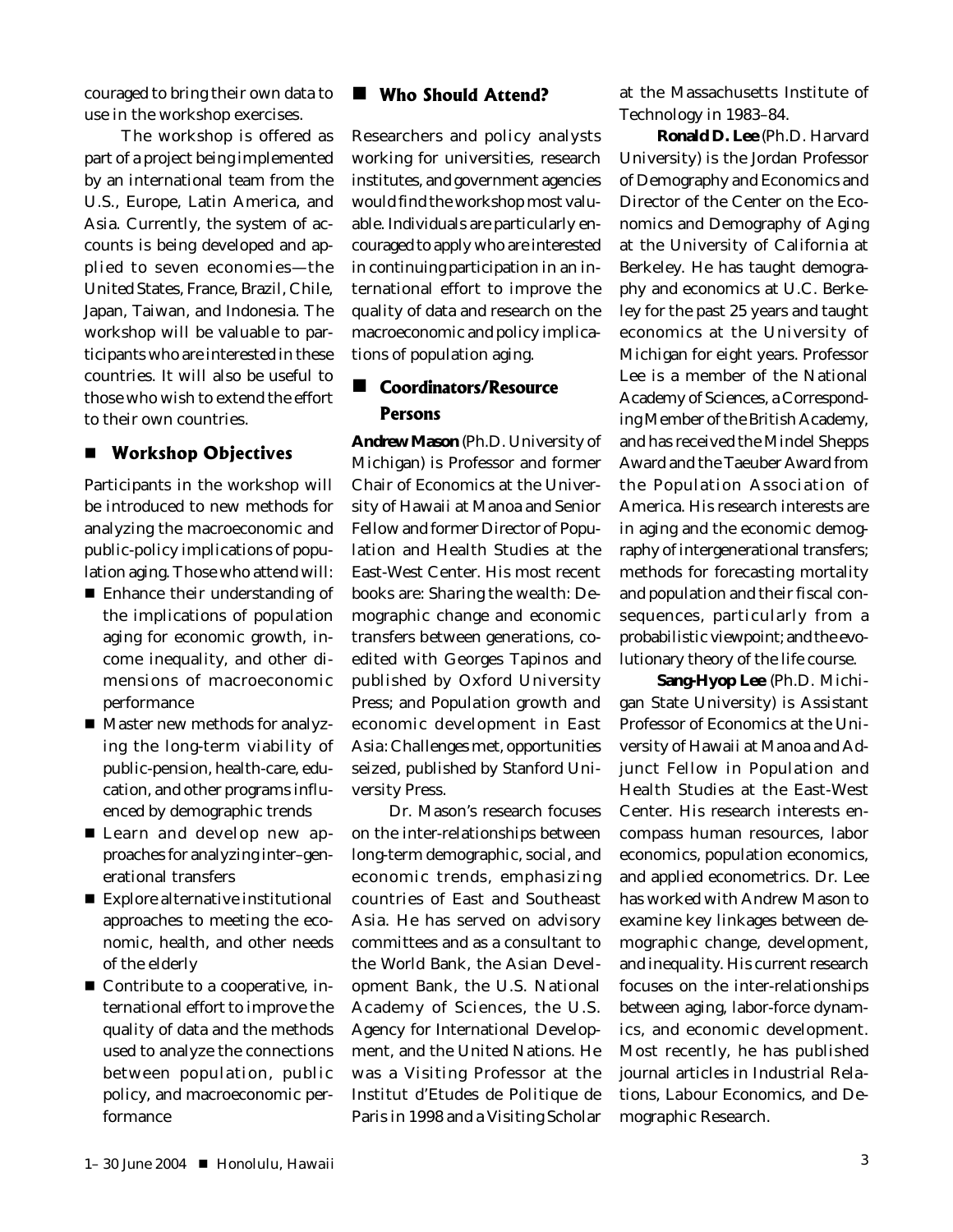## Workshop Two : Integrated Analysis to Improve HIV Responses in Asia and the **Pacific**

International and national funding for HIV prevention and care has grown rapidly in the past few years. In the public sector, bilateral and multilateral programs and the Global Fund for AIDS, Tuberculosis, and Malaria have nternational and national funding for HIV prevention and care has grown rapidly in the past few years. In the public sector, bilateral and multilateral programs and the Global Fund for AIDS, Tuberculosis, and Malaria have created tions and foundations are providing more assistance to cover the cost of prevention and care programs. But with increased funds come increased donor and government demands that national HIV programs demonstrate their relevance and effectiveness.

Introduced recently, second-generation HIV surveillance systems call for the expanded collection of epidemiological and behavioral data and for integrated analysis. These systems seek to ensure that national responses are data driven, relevant to local situations, and likely to have the greatest possible impact. But while current surveillance systems tend to collect both epidemiological and behavioral data, the integrated analysis of these data and translation into effective programs at the country level remain weak. As a result, many national responses are at least partially misdirected and thus fail to achieve maximum effectiveness.

HIV epidemics in Asia and the Pacific are most often driven by sex work, needle sharing, and male-male sexual behaviors. Spread of infection has generally been limited to the populations engaging in such risk behaviors and their immediate sexual partners, including wives. As a result, prevention efforts that focus on these risk behaviors have been effective in controlling epidemics in the region, as demonstrated clearly in Thailand and Cambodia. But even in countries with effective prevention programs, the response has not been modified as new sources of infection—such as injecting drug use or husband-wife sex—have become dominant. Unless programs focus on the population groups where new infections are occurring, they will not achieve maximal effectiveness.

To understand where new HIV infections are occurring in a country, it is essential to synthesize all available data into the "big picture"—a clear understanding of the local dynamics of the current and future course of the HIV epidemic. This requires:

- Examining behavioral data to determine where risk resides and how to target risk behavior
- Exploring epidemiological data to determine where HIV is occurring, where it is spreading, and where there is the best hope to stop it
- **Studying prevention and care alternatives to determine which are likely to have** the greatest future impact
- Using this information to assess the relevance and coverage of the current response and to make recommendations for improvements

This workshop, a joint effort of the East-West Center and Family Health International, focuses on making integrated use of available data on the HIV epi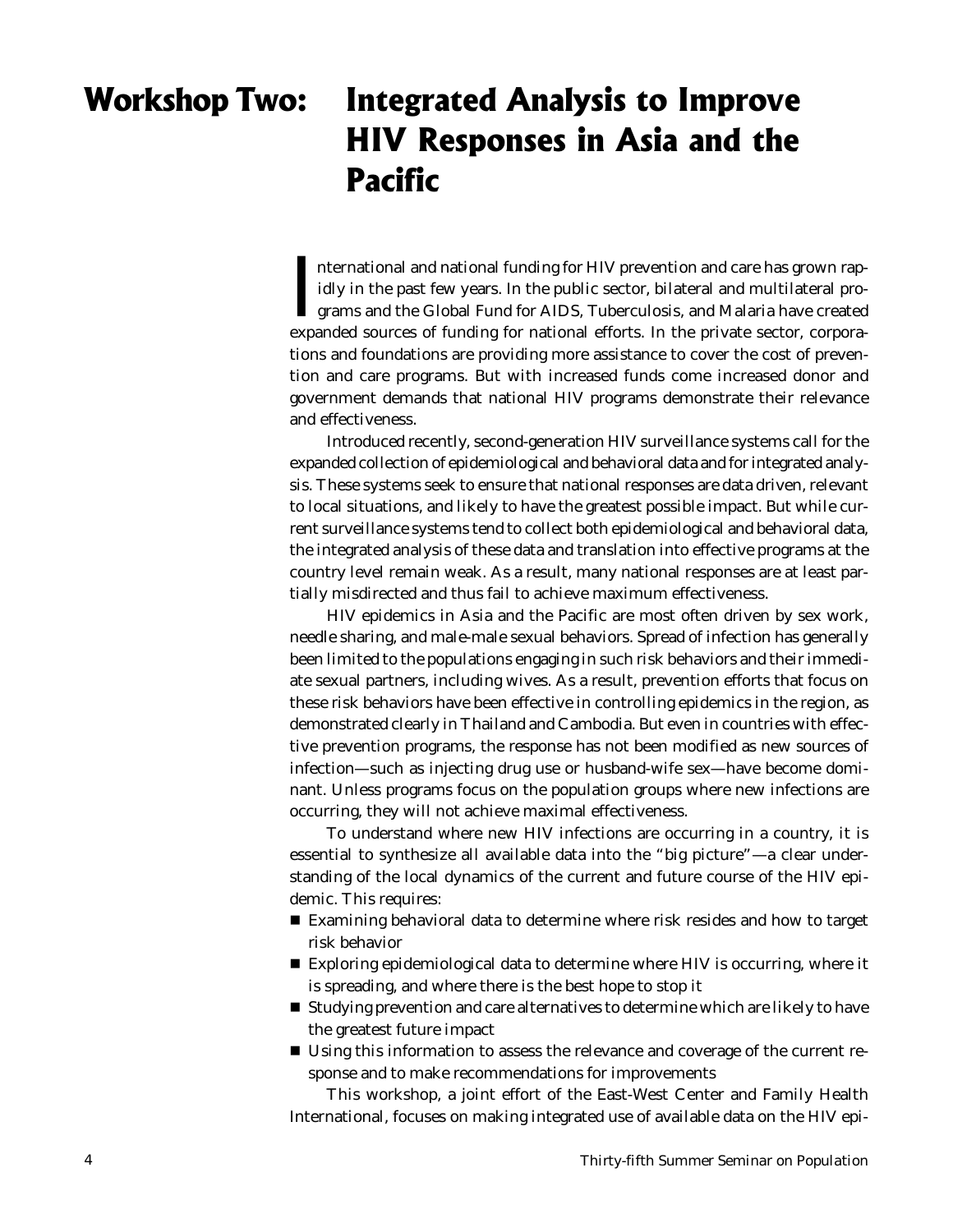demics and national responses in the countries of Asia and the Pacific, analyzing the gaps and weaknesses in current surveillance systems and responses, and translating this information into improvements in national programs.

## **U** Workshop Objectives

Large amounts of data on the prevalence of HIV and other sexually transmitted infections (STIs), risk behaviors, and responses to the HIV epidemic are collected every year at high cost. Yet, rarely does a country put all of this information together in an integrated analysis that builds better understanding of the epidemic and allows more appropriate targeting of responses. The primary objective of this workshop is to teach participants how to conduct such integrated analyses and use them to improve the overall response to HIV in their countries.

Participants will learn about the process of collecting, analyzing, and synthesizing HIV-relevant data to obtain a better understanding of the forces driving the HIV epidemic in their countries. They will analyze and synthesize available epidemiological and behavioral data, extract information on the key populations and forces driving the epidemic, and collate available information on the past and present response to evaluate relevance and coverage. Spreadsheets and/or models will be used to extract prevalence and incidence trends in key populations and explore the impact of programmatic alternatives.

Based on these inputs, participants will evaluate the past response to the HIV epidemic in their home countries, examine the relevance of the current response, and make recommendations on how to improve the national response in the future. The workshop will conclude with sessions on how to disseminate the outcomes of this process to key policymakers and opinion leaders.

## **Who Should Attend?**

This workshop is designed for staff from national HIV/AIDS programs, epidemiologists and behavioral scientists from universities and other HIV-related agencies, and program staff from major national and international nongovernmental organizations (NGOs) and donors. Participants will be grouped into country teams with multiple talents and backgrounds to conduct an integrated analysis, explore the programmatic implications of their findings, make specific recommendations for improving the national response, and develop targeted dissemination materials to move the response forward.

## **U** Workshop Sessions

Workshop sessions will cover the following areas:

- Collecting epidemiological, behavioral, and response data sources, quality, and gaps
- Analyzing data—identifying key populations, dominant modes of transmission, and coverage and gaps in the response
- Synthesizing data—integrating available data into a comprehensive picture of the epidemic
- Modeling—understanding evolving epidemic dynamics and exploring intervention alternatives
- Identifying and filling data gaps—identifying essential pieces of missing data and developing a plan to fill the gaps
- Evaluating the response—determining the relevance, coverage, and effectiveness of prevention and care programs to date
- Improving the response—developing recommendations on how to better target prevention and care efforts
- Influencing directions—identifying influential groups and individuals, educating the public, and moving the response in more effective directions

## Coordinators

**Tim Brown** (Ph.D. University of Hawaii) is a Senior Fellow in Population and Health Studies at the East-West Center. He provides support on modeling and second-generation surveillance of the HIV epidemic to the Joint United Nations Program on HIV/AIDS (UNAIDS), Family Health International, and various national programs in Asia. Dr. Brown is the primary developer of the UNAIDS/World Health Organization (WHO) Estimation and Projection Package and a co-developer of the Asian Epidemic Model.

**Tobi Saidel** (Ph.D. Tulane University) is a Senior Technical Officer with Family Health International. For the past eight years, she has worked with countries in Asia to strengthen their epidemiological surveillance systems, develop behavioral surveillance systems, and make better use of their epidemiological and behavioral data.

**Wiwat Peerapatanapokin** (Ph.D. University of California, Los Angeles) is a consultant for the East-West Center. He is the co-developer and coder of the Asian Epidemic Model. He has assisted national programs in a number of Asian countries in data analysis and modeling.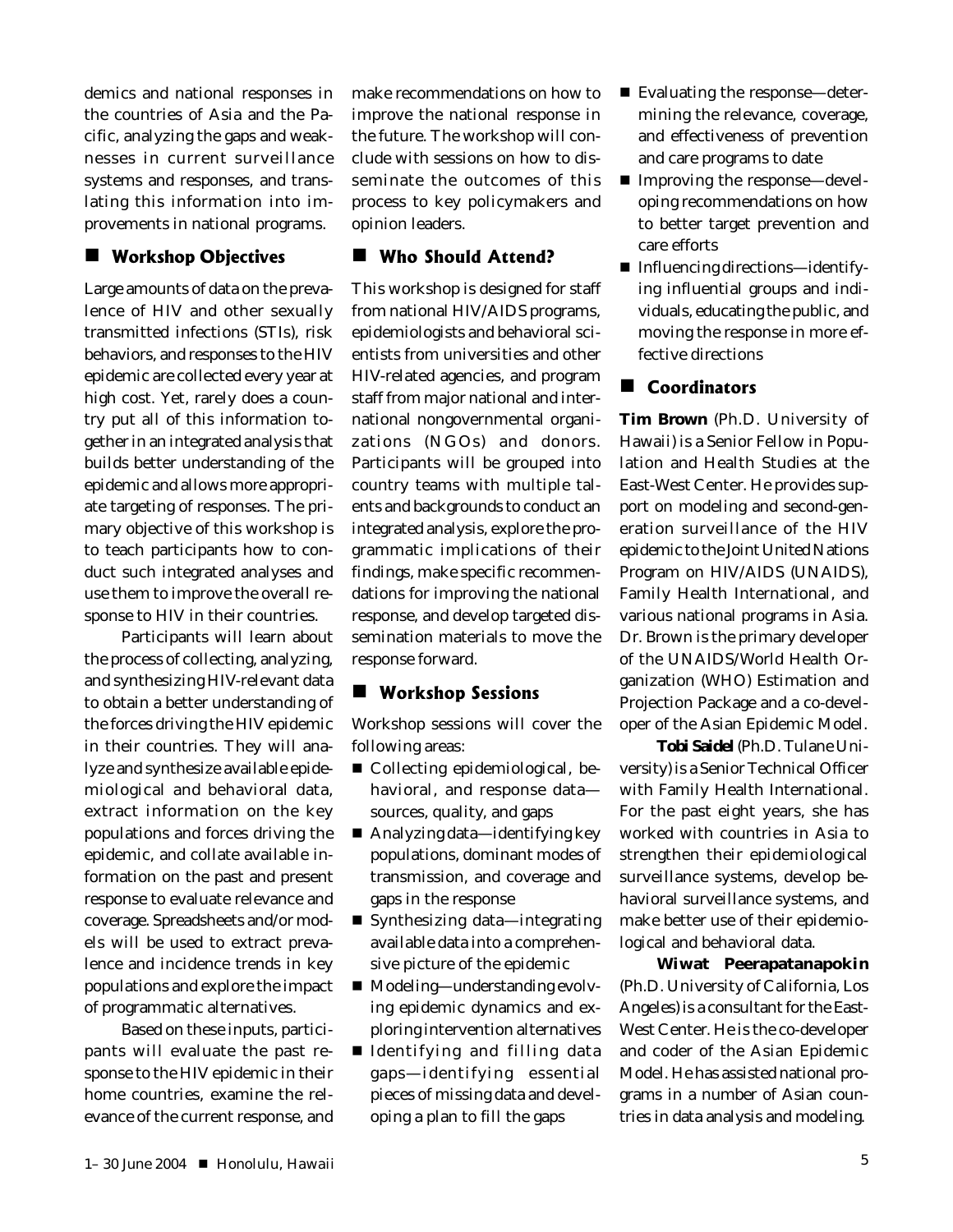# Workshop Three: Communicating with Policymakers about Population and Health

| opulation and health researchers, managers, and practitioners tend to be            |  |  |  |  |
|-------------------------------------------------------------------------------------|--|--|--|--|
| deeply concerned about government policies, programs, and resource-allo-            |  |  |  |  |
| cation decisions that affect population and health services and their cli-          |  |  |  |  |
| ents. These professionals often have long experience with programs, extensive       |  |  |  |  |
| knowledge of user needs, and access to demographic surveys, censuses, and other     |  |  |  |  |
| studies that should play a key role in guiding policy decisions. Yet all too often, |  |  |  |  |
| their knowledge, experience, and research findings fail to reach influential audi-  |  |  |  |  |
| ences and, consequently, are not used to shape policies and programs.               |  |  |  |  |

This communication gap arises for a number of reasons. Population and health professionals may be unfamiliar with the policy process and the information needs of policymakers. In other cases, they may fail to see the policy relevance of their own knowledge and experience. As a result, they do not make the extra effort to communicate in nontechnical language to policymakers or to shape messages specifically for policy audiences.

The East-West Center and the Johns Hopkins University Center for Communication Programs (JHU/CCP) have, between them, more that 20 years of experience conducting workshops to improve communication among population and health researchers, practitioners, managers, and policymakers. The Information and Knowledge for Optimal Health Project (the INFO Project), based at JHU/CCP, expands on this combined experience.

| <b>WORKSHOP</b><br><b>OBJECTIVE</b> | The objective of this workshop is to increase the use of professional knowledge<br>and experience as well as population and health research findings for the improve-<br>ment of policies and programs. Sessions are designed to help participants identify<br>the policy implications of population and health information, to understand how<br>information can influence the policy process, and to communicate information in<br>simple and compelling formats. Specifically, participants will: |
|-------------------------------------|------------------------------------------------------------------------------------------------------------------------------------------------------------------------------------------------------------------------------------------------------------------------------------------------------------------------------------------------------------------------------------------------------------------------------------------------------------------------------------------------------|
|                                     | ■ Identify policy goals and processes                                                                                                                                                                                                                                                                                                                                                                                                                                                                |
|                                     | ■ Create a policy-level communication strategy                                                                                                                                                                                                                                                                                                                                                                                                                                                       |
|                                     | ■ Use the Internet and print media to obtain information on population and health                                                                                                                                                                                                                                                                                                                                                                                                                    |
|                                     | Develop skills for communicating with policymakers and working with the<br>media<br>Each participant will have several opportunities to make oral presentations<br>and written summaries in appropriate formats for policy audiences. Participants<br>will learn how to use computer-graphics software to enhance their oral and writ-<br>ten presentation skills.                                                                                                                                   |
| <b>WHO SHOULD</b><br><b>ATTEND?</b> | The workshop is designed for researchers, program managers, and other profes-<br>sionals in fields related to population and health. Participants should have previ-<br>ous computer experience. Each participant should bring project data or research<br>results from their own work that can be used to address a policy problem.                                                                                                                                                                 |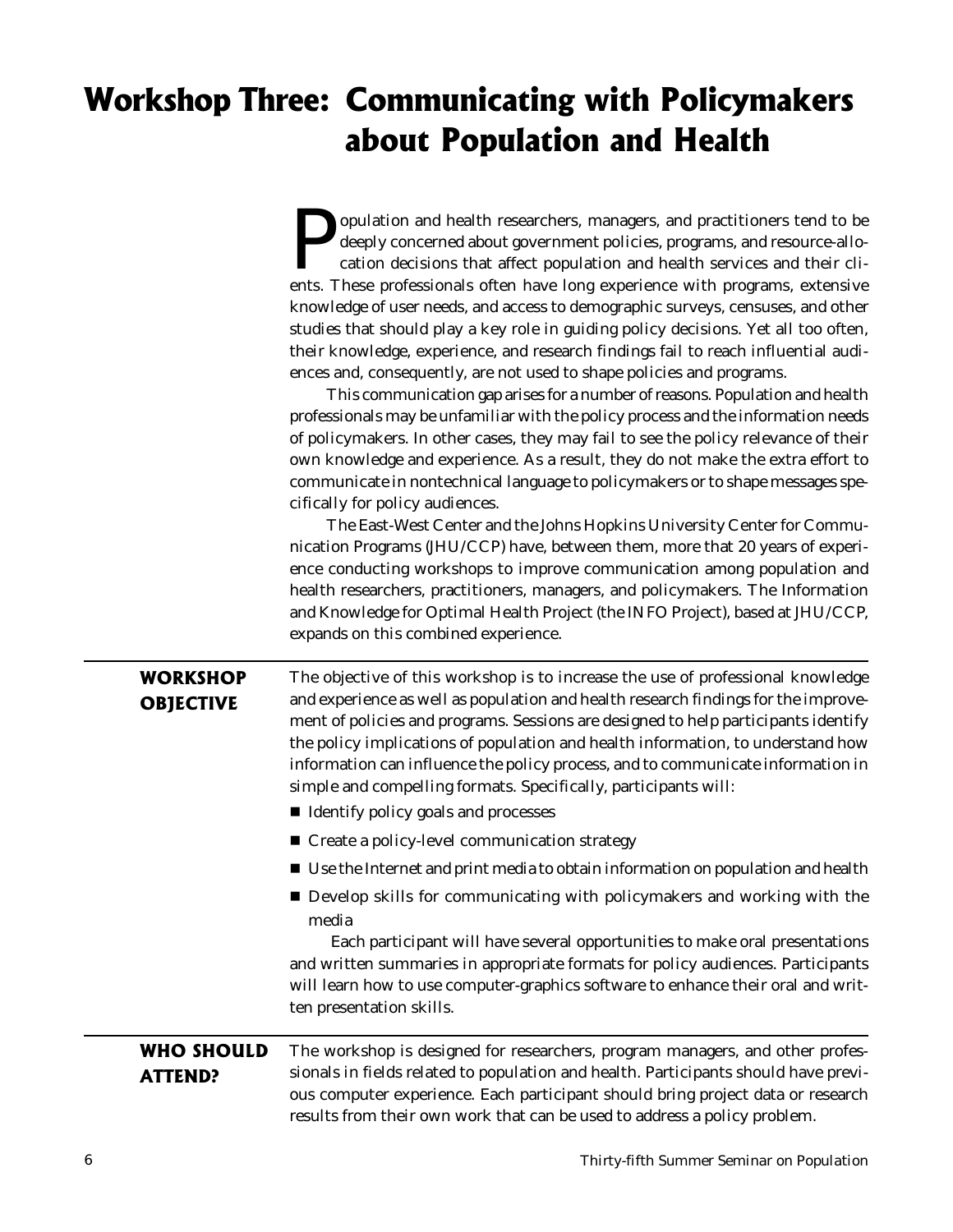### **E** Workshop Sessions

The workshop will consist of a combination of plenary and small-group sessions, emphasizing a hands-on, participatory approach. Sessions will cover seven areas:

 *Exploring the information-topolicy gap*

Participants will examine contradictory ideas about the policy process, differing roles of policymakers and population and health professionals, and barriers to the use of project experience and research findings in policymaking. Roundtable discussions will generate ideas on how to overcome communication barriers.

■ *Obtaining information on population and health*

Participants will learn how to find and make effective use of electronic sources of information.

■ *Developing strategies for communicating to policymakers*

Each participant will develop a comprehensive communication strategy that includes key objectives, primary and secondary audiences, compelling messages, and appropriate channels and formats. Discussion will cover how to identify communication constraints and opportunities and design and carry out an action plan.

 *Communicating research results through the media*

A comprehensive policy-communication strategy requires an understanding of how to work effectively with the media. Participants will design a media strategy to communicate to policymakers through newspapers, radio, and television. Skill-building exercises will include drafting a press release, practicing interview techniques, and learning

how to build and maintain good relationships with journalists.

■ *Writing fact sheets and policy memoranda and conducting policy briefings*

Program information and research results must be presented in concise formats that policymakers can absorb quickly. Participants will prepare fact sheets based on current population and health data in their home countries and policy memoranda based on a case study. In roleplay exercises, they will conduct policy briefings for high-level government officials.

 *Making oral presentations using computer graphics*

The workshop will provide handson training in computer-graphics presentations using PowerPoint. Each participant will prepare a 10 to 15-minute oral presentation of research results or project information for a policy audience, using computer graphics. Presentations will be videotaped and critiqued. Sessions will introduce a step-bystep approach to organizing effective policy presentations and will provide design tips for presenting text, graphs, flowcharts, and photos.

 *Teaching the knowledge and skills gained in the workshop* Participants will learn effective ways to share commnication skills with students and colleagues.

### ■ Coordinators/Resource Persons

**Sidney B. Westley** (B.A. Smith College) is Communications Specialist in Population and Health Studies at the East-West Center. Over the past 30 years, Ms. Westley has worked as a writer, editor, and communications director for international research organizations in Ethiopia, Kenya, and the United States. She has taught courses in science writing for researchers and in science reporting for journalists.

**Phyllis Tilson Piotrow** (Ph.D. Johns Hopkins University) was the founder and first Director of the Johns Hopkins University Center for Communication Programs (JHU/CCP). Earlier in her career, she served as legislative assistant to a U.S. Senator and was the first Executive Director of the Population Crisis Committee, now Population Action International. She is the author of *World population crisis: The United States response* (1972), *Health communication: Lessons from family planning and reproductive health* (1997), and *Advancing health communication: The PCS experience in the field* (2003).

**Margaret A. D'Adamo** (M.L.S., University of Maryland; M.S.B., Johns Hopkins University) has a range of experience in the management of information resources. She manages Reproductive Health Gateway (www.rhgateway.org), an information portal for reproductive health professionals, and has provided training in the use of information resources in Africa and Asia. She is currently Manager of Networking and Best Practices for the Information and Knowledge for Optimal Health Project (INFO).

**Gladys Villanueva-Parmelee** (B.A. University of the Philippines) is a consultant and former Health Education and Promotion Officer with the Philippines National AIDS Council. She provides technical assistance to government and private-sector agencies in developing materials, training, advocacy, media campaigns, social mobilization, and policy formulation.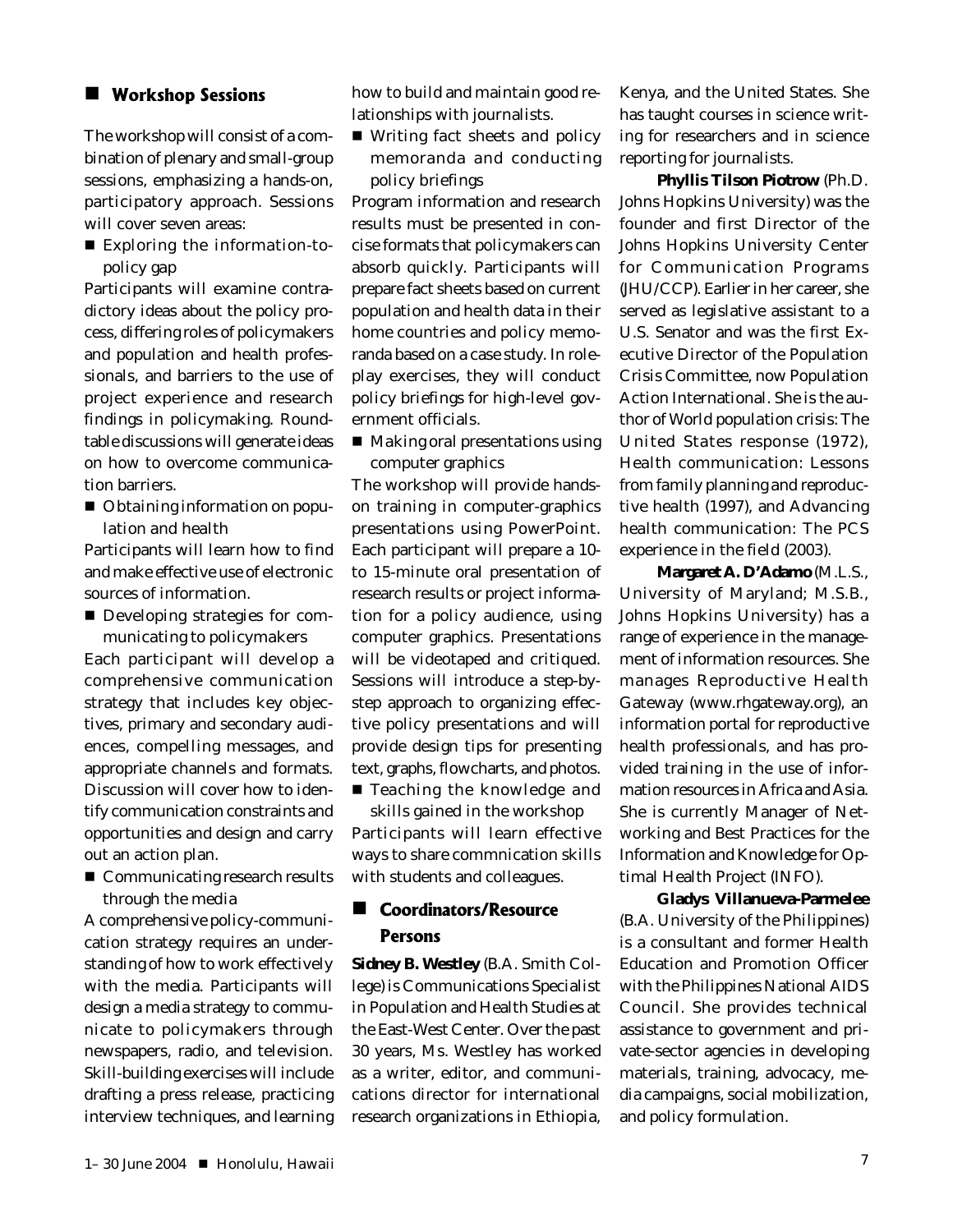# **Information for Applicants**

*The 2004 Summer Seminar on Population will consist of three workshops:*

### **Workshop 1: Economic Aspects of Population Aging**

 **Workshop 2: Integrated Analysis to Improve HIV Responses in Asia and the Pacific**

### **Workshop 3: Communicating with Policymakers about Population and Health**

All workshops will be held at the East-West Center in Honolulu, Hawaii, from 1 to 30 June 2004. Each workshop will have an independent instructional program, but common activities will provide ample opportunity for professional interaction among all participants.

| <b>SELECTION</b><br><b>CRITERIA</b>                                       | Applicants for the Summer Seminar on Population should be university graduates<br>proficient in English with training and experience in a field relevant to the topic of<br>their workshop. Preference will be given to applicants holding appointments with<br>universities, government agencies, or private organizations involved in popula-<br>tion and health research or programs and to doctoral candidates whose disserta-<br>tion research is directly related to the workshop topic.<br>Individuals will be selected on the basis of their potential contribution to<br>one of the Seminar's workshops and to future professional work. Assessment of<br>each applicant's potential contribution will be based on the information provided<br>in the application form plus the required workshop statement, other materials<br>submitted as part of the application, and evidence of relevant experience and in-<br>terest. In preparing application materials, applicants should take care to address<br>the selection criteria that are specified in the relevant workshop description. |
|---------------------------------------------------------------------------|-----------------------------------------------------------------------------------------------------------------------------------------------------------------------------------------------------------------------------------------------------------------------------------------------------------------------------------------------------------------------------------------------------------------------------------------------------------------------------------------------------------------------------------------------------------------------------------------------------------------------------------------------------------------------------------------------------------------------------------------------------------------------------------------------------------------------------------------------------------------------------------------------------------------------------------------------------------------------------------------------------------------------------------------------------------------------------------------------------|
| <b>APPLICATION</b><br><b>PROCEDURES</b><br><b>AND</b><br><b>DEADLINES</b> | Applicants who wish to take part in the 2004 Summer Seminar on Population<br>should send the completed application form and other application documents as<br>soon as possible to:<br>35th Summer Seminar on Population<br>East-West Center, Population and Health Studies<br>1601 East-West Road, Honolulu, Hawaii 96848-1601, U.S.A.<br>Telephone: 1-808-944-7410 (Peter Xenos)                                                                                                                                                                                                                                                                                                                                                                                                                                                                                                                                                                                                                                                                                                                   |

 or: 1-808-944-7267 (June Kuramoto) Fax: 1-808-944-7490

Email: sumsem@eastwestcenter.org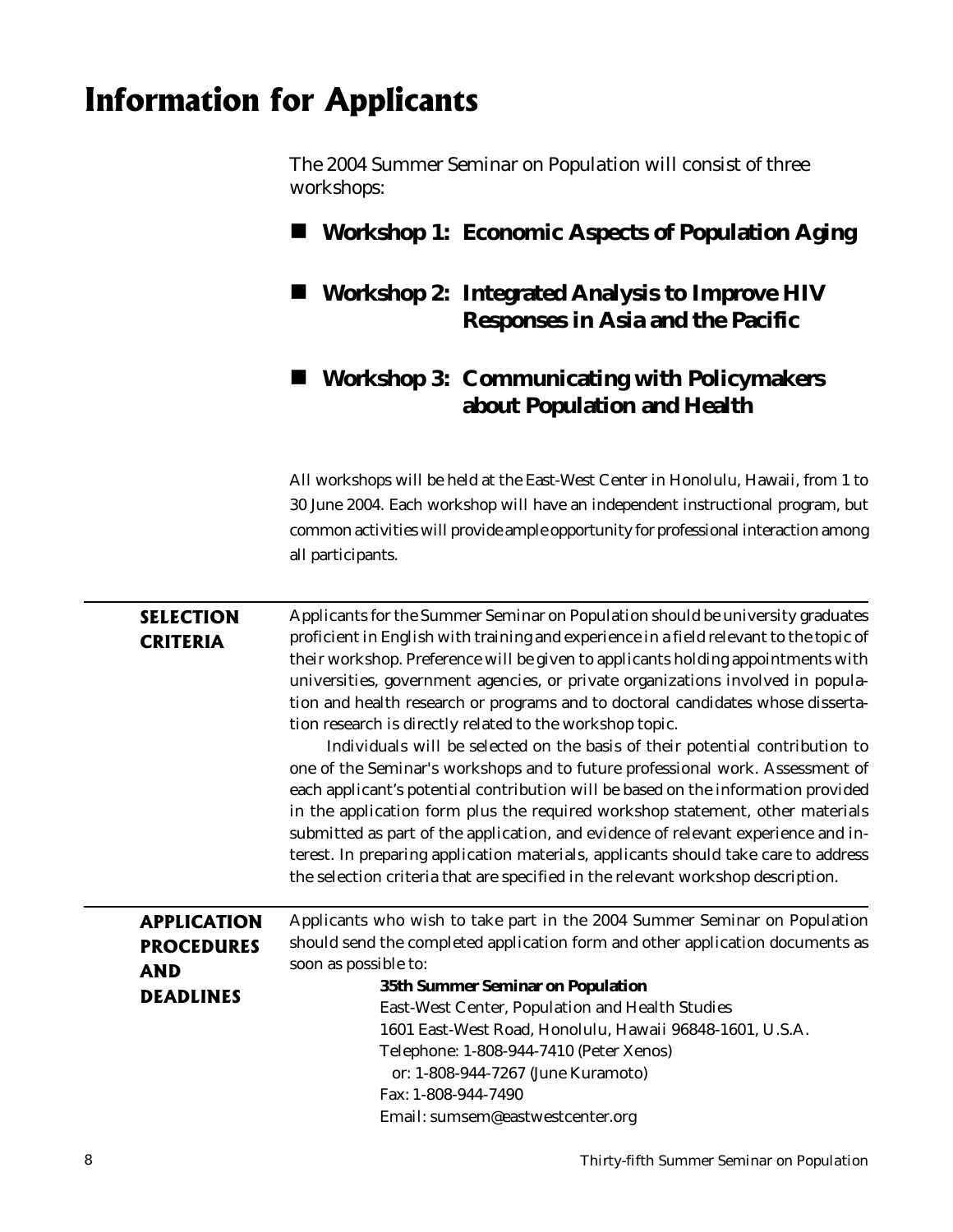Information on the 35th Summer Seminar on Population is available on the East-West Center website at: www.eastwestcenter.org/eventsce-detail.asp?conf\_ID=287. Application forms can be downloaded from the web site.

**Application material should arrive in Honolulu by 15 January 2004.** Applications sent by fax or email should be followed by an original sent by air mail. Incomplete applications will not be considered. Acceptance letters will be sent out by late February.

Prospective applicants are advised to seek funding from their home organizations or from national or international agencies. The East-West Center can only provide tuition waivers to a very few outstanding candidates. Apart from these limited sources, applicants are expected to seek their own financial support. In submitting applications, evidence that support is available should be forwarded to the East-West Center as soon as possible. **Confirmation of funding is essential before documents can be sent out for visa purposes.**

All applicants should apply directly to the East-West Center in Honolulu.

### **SEMINAR COSTS**

The table above gives estimated participant costs for the 2004 Summer Seminar. These costs include all activities in Honolulu. **They do not include air travel.**

Graduate-student housing is available at the East-West Center. Accommodations comprise private rooms in all-male, all-female, or mixed dormitory areas, all with shared bathrooms and kitchens. The cost for the month is \$510.

| Tuition                            | \$4,000   |
|------------------------------------|-----------|
| Housing (dormitory)                | $$510*$   |
| Housing (apartment)                | $$1,230*$ |
| Subsistence in Honolulu (\$30/day) | \$900     |
| Health/repatriation insurance      | \$302     |
| Activity fee/bus pass              | \$150     |
| Total (not including airfare)      |           |
| With dormiory accommodation        | \$5.862   |
| With apartment accommodation       | \$6,582   |

A very limited number of small apartments are available on a first-come-first-served basis. These have private kitchenettes and bathrooms. The cost is \$1,230.

### **STAFF**

#### **Population and Health Studies**

Coordinator: Robert Retherford (retherfo@hawaii.edu)

#### **Summer Seminar on Population**

Coordinator: Peter Xenos (xenosp@hawaii.edu) Program Officer: June Kuramoto (kuramotj@eastwestcenter.org)

#### **Workshop 1**

Coordinator: Andrew Mason (amason@hawaii.edu)

> KITCHEN **LINIT**  $21^{\circ} \times 21^{\circ}$

> > Closet

Bathroom

Kitchen

践

#### **Workshop 2**

Coordinator: Tim Brown (tim@wiliki.eng.hawaii.edu) **Workshop 3**

Coordinator: Sidney B. Westley (westleys@eastwestcenter.org)



**Housing options available for East-West Center Summer Seminar participants: dormitory room (above) and apartment (left).**